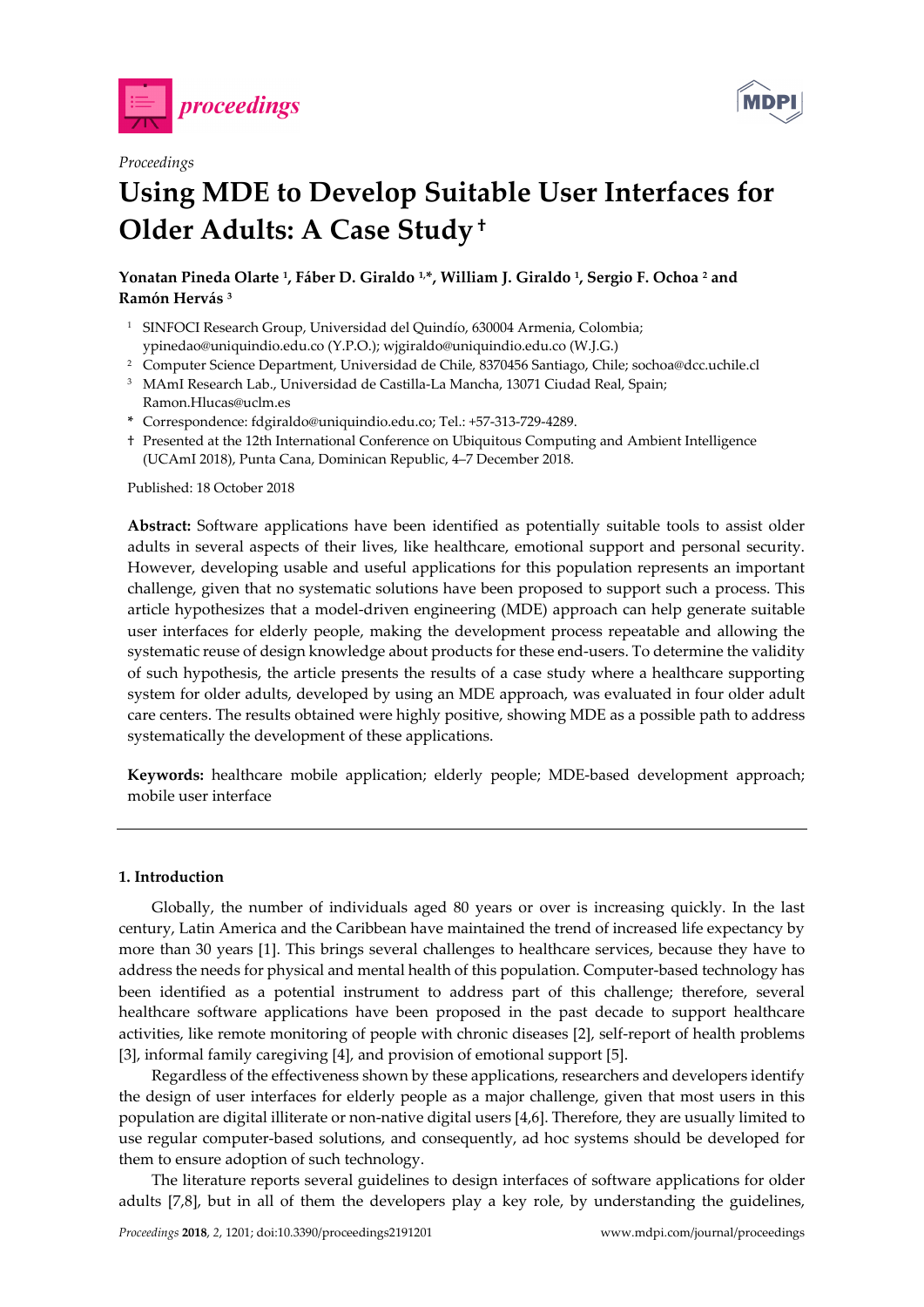adjusting them to the application domain, and implementing them properly in a software application. Although approaches like co-design or participatory design [9] has proven useful for designing special user interfaces, they require experienced designers because a wrong decision is directly translated to the product, jeopardizing its usability or usefulness. In order to reduce this risk, this article hypothesizes that a MDE approach can be used to systematically develop suitable user interfaces for applications that will be used by older adults. Thus, it reduces the leading role that developers have today and the skills required by these people to address the design of such applications.

In a previous work, the authors shown the technical feasibility of developing a telecare system for elderly people by using an MDE approach [3]; however, the suitability of their user interfaces was not evaluated with the target population. To deal with such requirement and, thus, determine the validity of the general hypothesis, this article presents a case study that assesses the suitability of the interfaces of a telecare system. In this evaluation participated 24 elderly people from four care centers located in the Quindío area, Colombia. The obtained results were highly positive showing that the use of an MDE approach would be appropriate to systematically generate suitable user interfaces for software systems that will be used by older adults.

These results are particularly interesting because they were obtained as consequence of using an MDE-based development approach [10], which automatically generates the user interfaces of a system. This approach captures and represents, through 'models', the design knowledge required to conceive user interfaces in a given application domain. These models are processed using 'transformations' that convert conceptual definitions of a system, into a set of navigable user interfaces that can be evaluated by the end-users utilizing a computer device. Thereby, this approach can systematize the development of user interfaces for several application domains, reducing thus the number of design decisions that should be made by developers [11], and mitigating several project risks. Moreover, MDE has proven to be a valuable strategy to reuse design knowledge in particular application domains [12], opening several opportunities to develop suitable applications for older adults.

Next section presents the related work. Section 3 introduces the telecare system to be evaluated. Section 4 describes the case study and Section 5 presents the obtained results and the hypotheses validation. Section 6 discusses the threats to validity related to the case study results. Section 7 presents the conclusions and further work.

#### **2. Related Work**

Technology, specifically software applications have the potential to improve the quality of life of elderly people, for instance, supporting them in daily activities and providing them health care. However, according to the MATH model [13,14] elderly people do not adopt technology because of the insecurity regarding to its use, lack of a perceived benefit, and the complexity of user interfaces. In many cases, this latter design aspect of the systems does not meet with the requirements or capabilities of this population [15,16]. Consequently, the suitability of these applications depends on the skills of the developers, making the project results unpredictable.

The model driven engineering (MDE) approach was proposed to deal with limitations like this one, but with the potential to be applied to many application domains [10]. Several positive experiences have been reported by the literature in this sense [11,12,17], however few works apply MDE in the development of software applications for older adults. In this sense, most proposals use MDE to develop software that supports remote monitoring or ambient assisted living, but where the solution is not directly controlled by these people; i.e., the older adults are not active users of those solutions, therefore adoption of this technology by the elderly is not an issue for the developers. Examples of these applications are reported in [18–20]. Although useful, these proposals do not address the design challenge stated in this article.

On the one hand, there are proposals that address part of the development process, or a particular phase of it. For instance, Koshima et al. [21] shows the use of a MDE framework for handling high-level specifications that capture the concerns of elderly people still living at home. This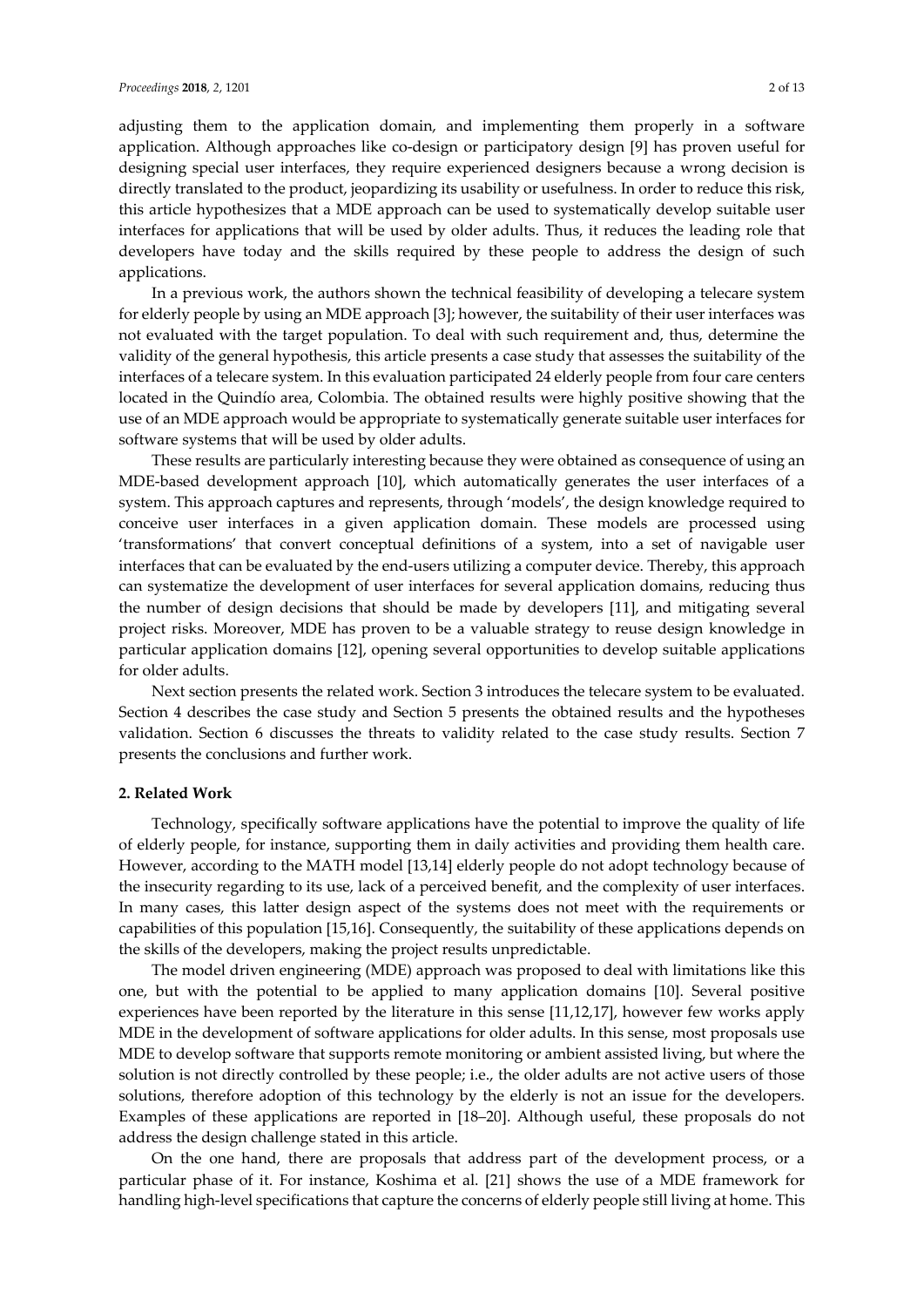proposal supports only the analysis and partially the design phase of these software systems. Similarly, Mahmud et al. [22] present an approach to address only the structural design of these systems.

Other approaches coming from the design of socio-technical systems can also be used to conceive the user interfaces for older adults, and thus try to ensure usability and usefulness of these systems. In this sense, the most accepted approach is participatory design in which the technical team conduct co-design, mainly on the user interfaces of the system, jointly with the end-users [23]. Although this approach has shown to be useful until today [24], it has several criticisms; for instance, only experienced users can design [25], projects become very difficult to estimate and manage [25], the project manager can lose the capacity to effectively lead the development process [26], the stakeholders have too much influence in making decisions about the product [23,26,27], and the design process becomes slow and costly [26].

Trying to conduct a systematic generation of user interfaces for these systems, the proposed MDE approach considers the modelling of specific features of these interfaces, and based on these models, it automatically generates a navigable Android application that can be evaluated by the elderly. This eases the development of these solutions through rapid prototyping of their user interfaces. Thus, the usability and usefulness of the system can be implemented and adjusted incrementally, using short prototyping-evaluation rounds of one or two days long. Next sections briefly describes the telecare system, and then we present the details of the case study used to evaluate such an application.

## **3. The Telecare System**

The telecare system was proposed as a mobile application that runs in a tablet PC and is used by older adults who are novice or illiterate in the use of this technology (Figure 1). This system includes design considerations to facilitate its adoption and appropriation by the elderly, and therefore it includes a visual interface according to its target users and their context. The use of this application requires a prior configuration process, where typically an assistant (e.g., a digital native) records the new users in the system including their names and pictures. The assistant also records the interests and services requested by each users.



**Figure 1.** Screenshot of the Telecare system generated from the models.

The login into the system is conducted by the older adults by touching (i.e., selecting) their picture on the system screen. Then, the main user interface (for pain reporting) is displayed, which allows the older adults reporting several pains they are feeling (Figure 1). Such a report is done by choosing the particular disease represented with icons on a carrousel. Using the same interface the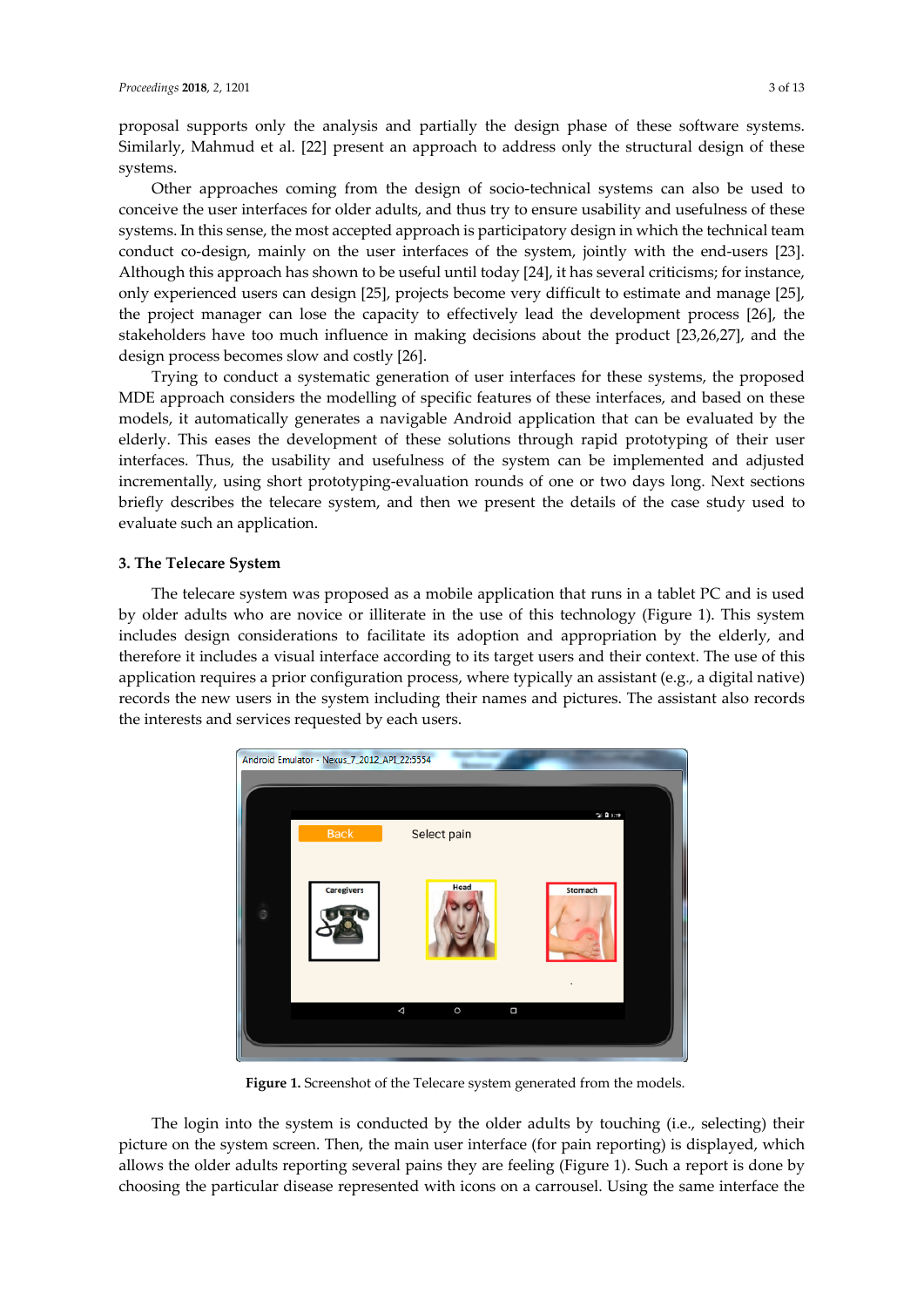users can also call to a caregiver. The successful delivery of a report provide a feedback indicating "you will be assisted very soon".

Telecare system has also other two modules additional to the disease report. The first one allows the users to exchange personalized messages with relatives and friends through email, where the complexity of managing these messages is hidden behind a simple user interface that is understandable for older adults. The second module offers the possibility of receiving information or news about topics of their interest, like sports, politics or show business.

A model-driven engineering approach was used to automatically generate the user interface of this application. The MDE approach allowed the authors to manage caring concepts and transform them into concrete software, as well as conducting rapid development and validation of the system prototypes. The models used as input to generate this system were the following:

- *UI models*. These artifacts model user interfaces and their associated widgets (i.e., interactive elements embedded in the UI).
- *Interaction models*. These constructs specify all the tasks the software will perform, including user and system tasks. They were represented using a Concurrent Task Trees (CTT) structure [28].
- *Navigation models*. These models establish the structure of navigation for the UIs considered in the system, which is based on state machines.
- *Domain models*. These models specify the data to support the persistence and integrity of the information associated to the project.
- *Dialog models*. These communication constructs indicate the order in which tasks will be performed, as well as the interaction among users and the UIs.

The use of this MDE approach requires to model and specify the usage scenarios of the telecare application. These scenarios are represented as models that consider functional and interactive features identified by designers during the interviews with the older adults; similar to what happens in participatory design. Examples of predefined scenarios for the telecare system include the login for elderly people, news lists, notifications of pain, and delivery of messages to caregivers. The models of the predefined scenarios help reduce the effort to develop and personalize future applications, since several preferences of older adults have already been captured and represented through these models; therefore, it becomes information that is easy to reuse.

This MDE approach is supported by an Eclipse-based tool that allows the system models to be specified in a simple way (Figure 2). The tool generates a navigable Android application from those models, making automatic transformations from models to code, and obtaining a software prototype able to run on a tablet PC. Therefore, the software developers only have to specify the initial models, and then the tool is in charge of generating the prototype of the system. Regardless the benefits in development time and cost that this approach gives to developers, the most valuable aspects are the following: (1) the result of this process does not depend on the developers' skills and (2) the output is consistent even if the developer runs the application generation process more than once. This makes these developments repeatable, and improvable consistently based on the previous results.

Figure 2 shows the structure and relationship of the models used as input to generate the mobile application. The models structures were represented through a Concurrent-Task Tree diagram and shown in the Eclipse modeling framework.

## **4. Case Study Description**

The case study was designed to determine the usability and usefulness of the Telecare system, which was developed using an MDE approach and with almost no intervention of software engineers on the design of the user interfaces. The evaluation was focused on the usability and perceived value of its user interface according to the end-users opinion. Based on the experimental results, it is possible to determine the level of appropriation experienced by the elderly people. The following section briefly describes the main aspect of this case study.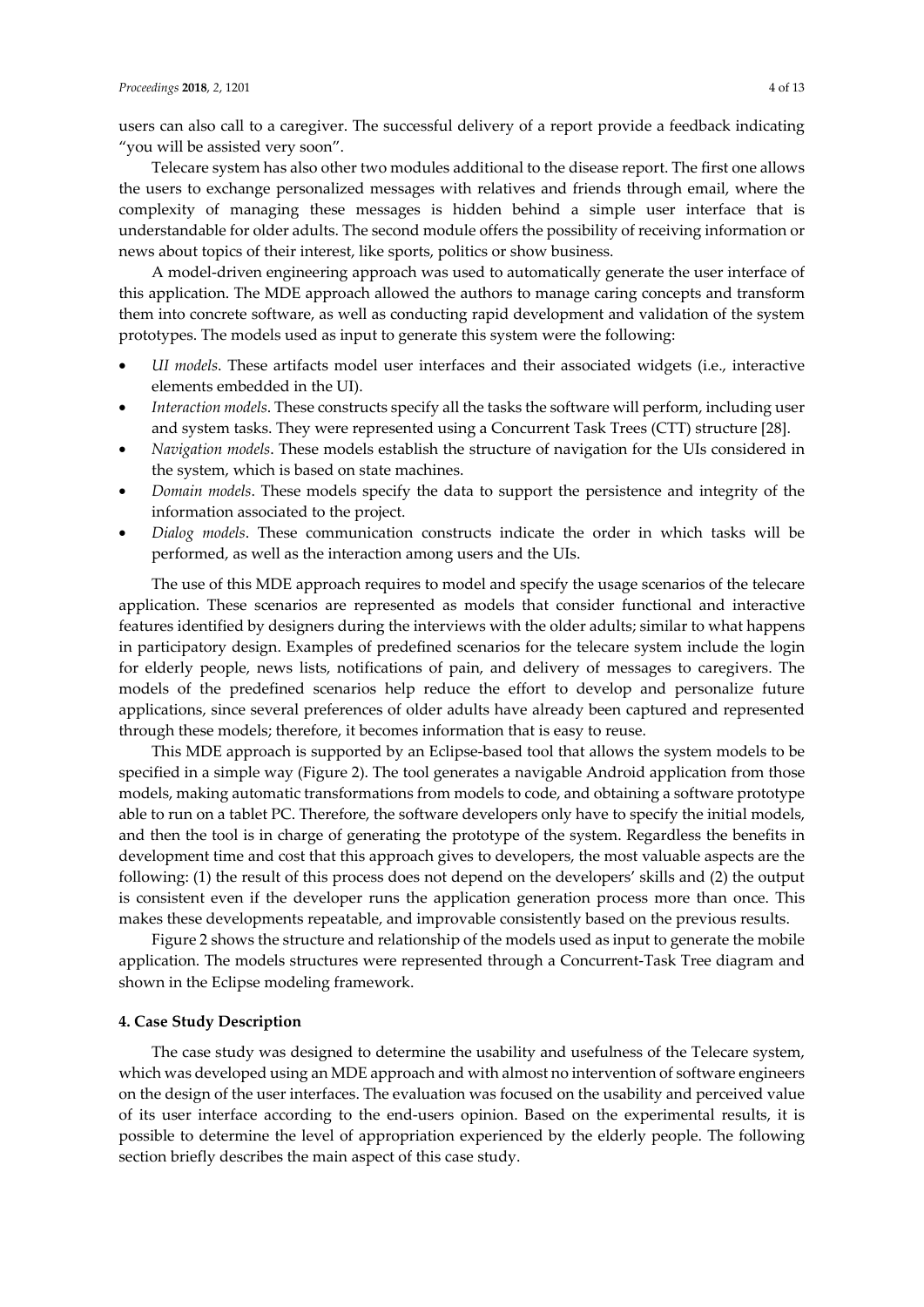

**Figure 2.** CTT diagram used as input for the Telecare application.

## *4.1. Goals and Hypotheses*

Through this case study the authors want to determine the acceptance level of a mobile application, generated using a MDE approach, by elderly people with few or no experience using this technology. Due to the characteristics of the end-user, usability and accessibility become mandatory requirements.

By using the template that helps define the goals in experimentation processes, reported in [29], we established the following main goal for this case study: to determine the level of usage autonomy experienced by older adults, when using the prototypes generated using the MDE approach. The following specific hypotheses were defined for the experiment:

*H*0*.* In this caregiving scenario, an elderly is not capable to interact with or use autonomously the telecare system.

*Ha.* An older adult is capable of using and interacting autonomously with the telecare system.

The independent variable of the experiment is the capability of the elderly to autonomously use the system prototype generated using the MDE approach. Several dependent variables were obtained from the user interaction with the application (Table 2), which considered the time spent by each user in completing a task, and also the answers to questions performed at the beginning and end of each experiment.

## *4.2. Hypotheses Evaluation process*

The focus of the test was to analyze  $H_0$  and  $H_a$  in a binomial distribution, starting from a discrete probability in which only two possible results exist for each task, and their probabilities (P) remain equal throughout the tests, with a fixed success probability occurrence among those tests [30]. The experiment presents the following characteristics of a binomial distribution: (1) only two results are possible, the result of each experiment must admit only two categories (named success and failure),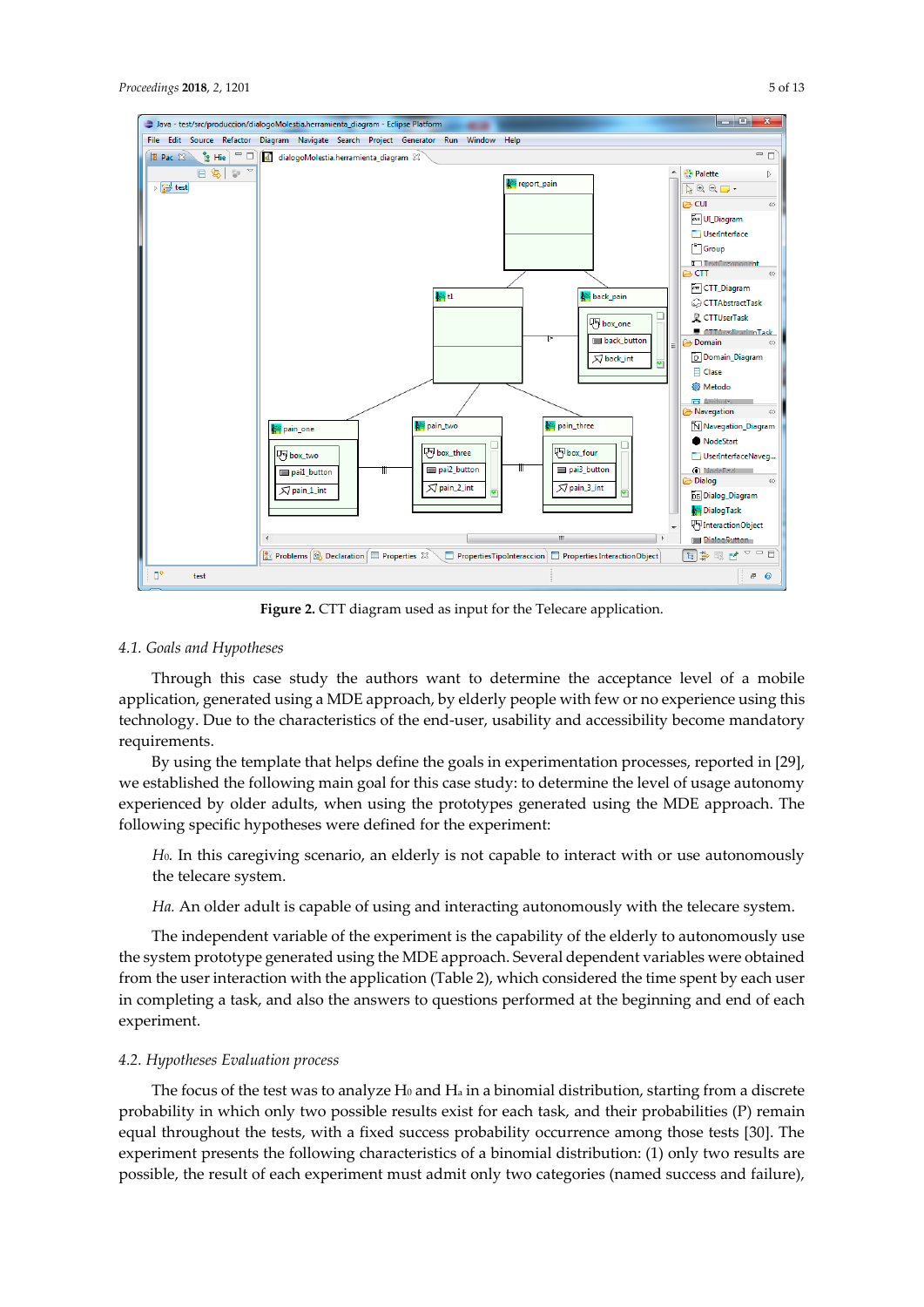| Item                                                              | Answer        |
|-------------------------------------------------------------------|---------------|
| Have you used computer technology before?                         | Yes/No        |
| Do you understand the meaning of the icons in the user interface? | Yes/No        |
| Do you understand the text mgs shown by the application?          | Yes/No        |
| Task 1 was successfully finished?                                 | Yes/No        |
| Time elapsed to perform task 1                                    | $[0 s \dots]$ |
| Task 2 was successfully finished?                                 | Yes/No        |
| Time elapsed to perform task 2                                    | $[0 s \dots]$ |
| Task 3 was successfully finished?                                 | Yes/No        |
| Time elapsed to perform task 3                                    | $[0 s \dots]$ |

**Table 2.** Dependent variables identified in the experiment.

This analysis assumed  $p = 0.5$  and p-value = 0.05. The null hypothesis is accepted when  $p \le 0.5$ ; on the contrary, it is rejected when  $p > 0.5$ . Assuming that an elderly is able to interact autonomously with the prototype, we evaluated H0 and Ha with X~B (n, p) and p ( $X \ge x$ ). In addition, as a rule for the experiment, the level of significance was established as 0.05, which means that the probability of observing differences in random data is only 5%. Each distribution has its dependent variables and the mechanisms to calculate them. The variable x indicates the number of tasks successfully finished by the user.

### *4.3. Participants Selection and Description*

The participants in the experiment were inhabitants from protection centers located four towns from the Quindío area in Colombia: Salento, Filandia, Circasia, and Buenavista. The centers are mixed entities, with private non-profit and government participation, and similar between them in terms of size, infrastructure and quality of the service they provide. They accept in-patient and out-patient elderly population, where the former are people that are fed and cared for during the day, and return to their homes at the night. The in-patient population are older adults that live inside these centers.

Most of the elderly from these centers were evaluated to determine the feasibility and convenience to include them in the experiment. In order to do that, two nurses in each protection center assessed the physical and mental disability of each elderly, using a scale proposed by the Red Cross [31]. The scale ranges from 0 to 5, being 5 the maximum degree of impairment. After evaluating the candidates, a meeting was arranged with the nurses and a gerontologist to determine the selection criteria of the elderly people to fit with the experiment purpose. These professionals recommended to include elderlies with scores between 0 and 2; which resulted in the four samples (once per center).

The selected people were mainly farmers aged from 58 to 90 (76.9 in average), having hypertension as their main illness. They were also affected by diverse comorbidities, like arthritis, asthma, diabetes, depression, and chronic pulmonary disease that decreased their quality of life and social wellbeing. These people were characterized mainly by humility and generosity. Most of them (75%) not only worked in the fields but also lived in rural areas most of their lives, therefore, they had little or no interaction with computer technology. Next we present the details of these samples and also the evaluation sessions conducted with them.

- *Session 1*: "St. Vincent de Paul home" protection center, in Circasia town, participated 7 men and 2 women. Session conducted on 28 March 2018.
- *Session 2*: "Infant Jesus of Prague home for the elderly" protection center, in Salento town, participated 3 men and 1 woman. Session conducted on 7 April 2018.
- *Session 3*: "Sacred Family welfare center for the elderly" protection center, in Filandia town, participated 4 men and 1 woman. Session conducted on 8 April 2018.
- *Session 4*: "Tarapacá grandparents welfare center" protection center, in Pijao town, participated 5 men and 1 woman. Session conducted on 14 April 2018.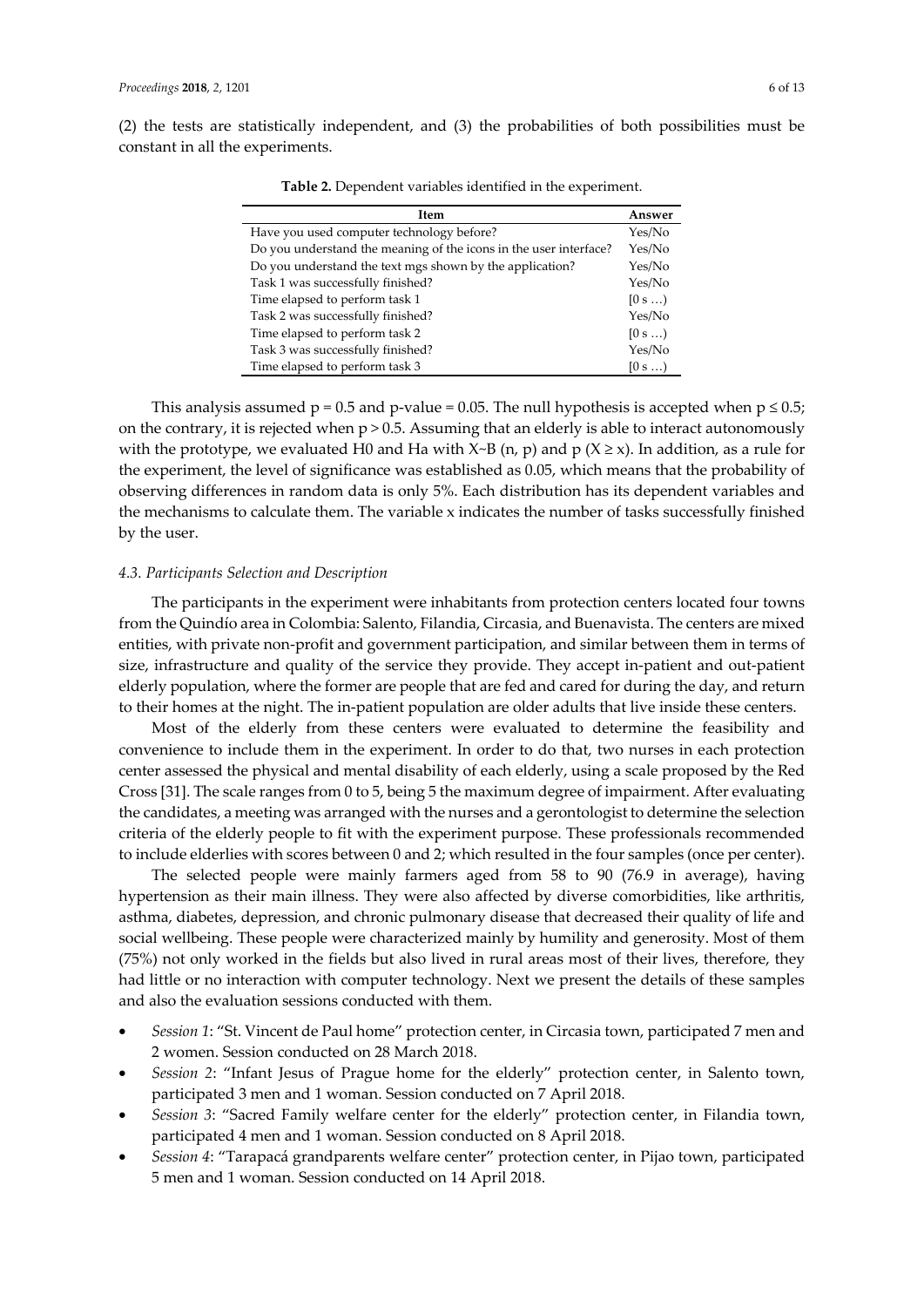The evaluation sessions were in charge of an expert, who set up the application according to the user's needs and provided training to the participants. Moreover, an observer was present in the sessions to record findings and comments related to the interactions between the users and the prototype. During the exercise, the users received support from a nurse (caregiver) regarding any question or doubt with respect to the use of the system. All nurses were digital immigrants, but experienced in the use of computer systems.

The material used in the experiment included a tablet PC for each elderly, the telecare system, and a training session to teach the older adults how to use the system. The older adults participating in this experiment were informed about the goals of this experience and that their participation was voluntary and no duties were involved on it. Moreover, they signed an informed consent agreeing to participate in this experience.

### *4.4. Dynamics of the Evaluation Process*

After concluding the setting and the training processes, the users had 5 to 10 min to explore the system by themselves. Then, they had to perform the following tasks using the system:

- *Task 1: Reporting an illness. The user had to send a notification indicating a particular pain assigned to them.*
- *Task 2: Reading a news story. The user had to select a news story from a set shown by the system, and read the first two sentences.*
- *Task 3: Sending a message to a relative or friend. The user had to select a contact from a set (shown in a pictures carrousel) and send a personalized message to him/her.*

A maximum of three tries were defined to complete each task. The application recorded a log file in background, indicating the action performed by the user and the corresponding timestamp. This information was then used to understand the actions and compute the time spent in performing each task. After the experiment each older adult was interviewed to obtain personal feeling about the usability and usefulness of the system, and also to determine the pertinence of their participation in the case study.

#### **5. Case Study Results**

The exercise was conducted by 24 older adults that complied with the inclusion criteria. By assuming that the three tasks assigned to the participants were similar in terms of complexity and time demand, we built the binomial distribution with the time spent by the participants in accomplishing the three tasks. Thus, we determined the significance of the obtained results.

Figure 6 shows the binomial distribution, indicating a significance value of 0.03196; a value that is lower than 0.05, that is the maximum error established in Section 4.2 and a regular value to determine validity according to the literature. The percentage of success was 70.8% (17 out of 24 participants completed successfully the three activities), therefore the null hypothesis was rejected, leaving the alternative hypothesis as valid; i.e., "an older adult is capable of using and interacting autonomously with the telecare system". In Figure 6, X indicates the number of people who successfully performed the three tasks; i.e., it assumes the value of 17.

The experiment was set out to obtain the time spent by the adults to perform each task; this data was obtained as a metric to know what difficulty was encountered by the user when utilizing each functionality of the system. The results achieved for each metric are favorable, showing low response times considering the users' characteristics.

The participant with the lowest time spent 6.4 s on selecting a news story (task 2) and the adult who took the longest time spent 27.3 s in reporting an illness (task 1). The standard deviation was around 30% of the average value of the time spent in each task. This is an acceptable dispersion considering the features of the participants.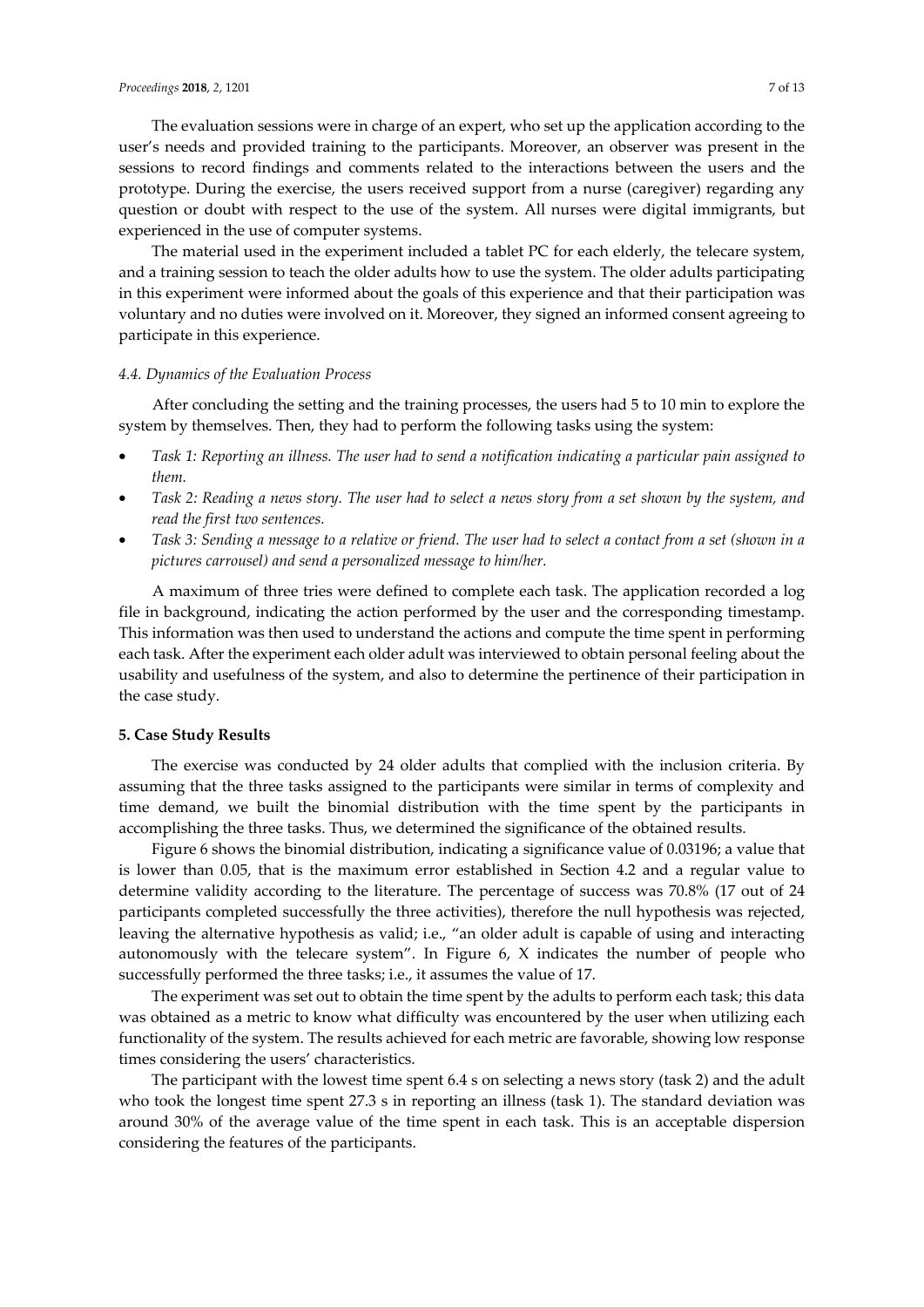

**Figure 6.** Binomial distribution of the times spent by the participants.

Table 3 shows the results obtained in the four protection centers. The columns with an "--" indicate that the person was not able to complete the task. With the exception of task 2 in the first experimental session, the results from every center are consistent among them.

|                           | Particip.<br># | Age    | <b>Have You</b><br>Used Techn.<br>Before? | Understand the<br>Meaning of the<br>Icons? | Understand the<br>Text Msg? | Time<br>Task 1           | Time<br>Task 2           | Time<br>Task 3           |
|---------------------------|----------------|--------|-------------------------------------------|--------------------------------------------|-----------------------------|--------------------------|--------------------------|--------------------------|
|                           | $\mathbf{1}$   | 82     | No                                        | Yes                                        | Yes                         | 22.0 s                   | 27.2 s                   | 10.2 s                   |
|                           | $\overline{2}$ | 85     | No                                        | No                                         | Yes                         | 18.2 s                   | 26.9 s                   | $15.1\;{\rm s}$          |
|                           | 3              | 84     | No                                        | Yes                                        | Yes                         | 14.7 s                   | 26.4 s                   | 20.1 s                   |
| Session<br>$\mathbf{1}$   | $\overline{4}$ | 71     | No                                        | Yes                                        | Yes                         | 8.8 s                    | 10.2 s                   | 14.5 s                   |
|                           | 5              | 58     | No                                        | Yes                                        | Yes                         | 6.5 s                    | 14.0 s                   | 6.4s                     |
|                           | 6              | 82     | No                                        | Yes                                        | Yes                         | 11.3 s                   | 21.2 s                   | 12.0 s                   |
|                           | 7              | 82     | Yes                                       | No                                         | No                          | 15.3 s                   | 25.8 s                   | 10.4 s                   |
|                           | 8              | 65     | No                                        | Yes                                        | Yes                         | 14.2 s                   | 24.8 s                   | 6.9 s                    |
|                           | Average:       | 76.5   |                                           |                                            |                             | 14.2 s                   | 22.0 s                   | 11.9 s                   |
|                           | 10             | 79     | No                                        | No                                         | $\rm No$                    | $\overline{\phantom{a}}$ | $\overline{\phantom{m}}$ | 19.2 s                   |
| Session<br>$\overline{2}$ | 11             | 78     | No                                        | No                                         | Yes                         | 17.7 s                   | 10.0 s                   | 12.2 s                   |
|                           | 12             | 90     | No                                        | No                                         | Yes                         | 10.8 s                   | $\overline{\phantom{a}}$ | 18.0 s                   |
|                           | 13             | 74     | Yes                                       | Yes                                        | Yes                         | 12.6 s                   | 16.9 s                   | 10.8 s                   |
|                           | Average:       | 80.2   |                                           |                                            |                             | 13.7 s                   | 13.4s                    | 15.0 s                   |
|                           | 14             | 71     | No                                        | Yes                                        | Yes                         | 15.4 s                   | 10.3 s                   | 15.1 s                   |
|                           | 15             | 59     | No                                        | Yes                                        | Yes                         | 20.2 s                   | 18.0 s                   | 11.2 s                   |
| Session                   | 16             | 79     | No                                        | No                                         | Yes                         | 10.4 s                   | 14.7 s                   | 15.0 s                   |
| 3                         | 17             | 75     | No                                        | Yes                                        | Yes                         | 11.2s                    | 13.9 s                   | 11.1 s                   |
|                           | 18             | 76     | No                                        | No                                         | No                          | $\overline{\phantom{a}}$ | $\overline{\phantom{a}}$ | $\overline{\phantom{a}}$ |
|                           | Average:       | 72     |                                           |                                            |                             | 14.3 s                   | 14.2 s                   | 13.1 s                   |
|                           | 19             | 82     | No                                        | Yes                                        | Yes                         | 11.9 s                   | 16.3 s                   | 18.0 s                   |
| Session<br>4              | 20             | 73     | No                                        | Yes                                        | Yes                         | 8.2 s                    | 21.9 s                   | 13.7 s                   |
|                           | 21             | 76     | No                                        | Yes                                        | No                          | 22.8 s                   |                          | $-\!$ –                  |
|                           | 22             | 90     | No                                        | No                                         | No                          |                          |                          | $\overline{\phantom{m}}$ |
|                           | 23             | $80\,$ | No                                        | Yes                                        | Yes                         | 27.3 s                   | 14.1 s                   | 13.4s                    |
|                           | 24             | 72     | No                                        | No                                         | Yes                         | --                       | $\overline{\phantom{a}}$ | 9.6 s                    |
|                           | Average:       | 78.8   |                                           |                                            |                             | 17.5 s                   | 17.4 s                   | 13.6 s                   |
|                           | Average:       | 76.8   |                                           |                                            |                             | 14.8 s                   | 18.3 s                   | 13.1 s                   |
|                           | Std.<br>dev.:  | 8.0    |                                           |                                            |                             | 5.2 s                    | 6.0 s                    | 3.8 s                    |

**Table 3.** Summary of the obtained results.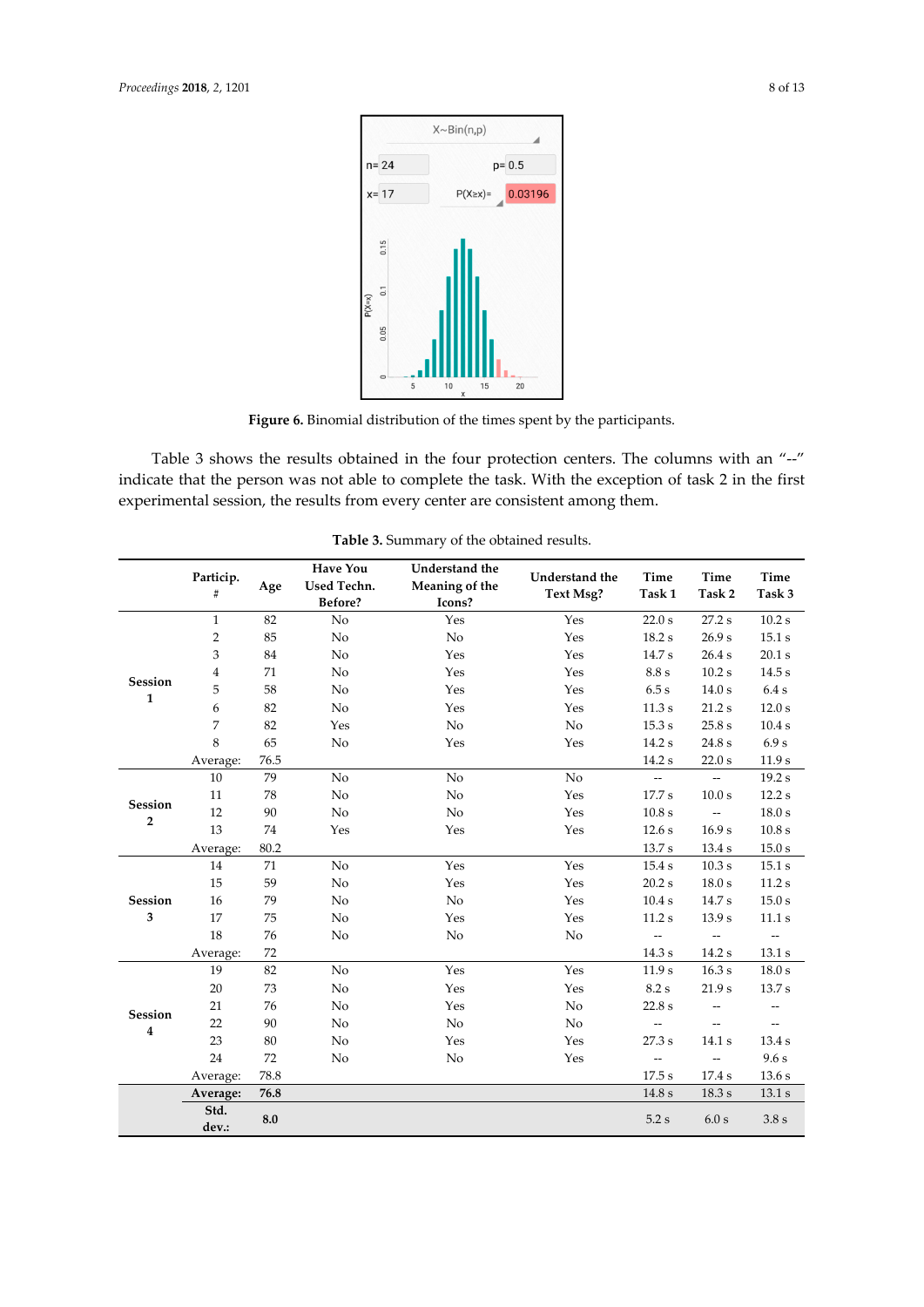Table 4 presents the values of the dependent variables involved in the stated hypotheses. On the one hand, there is evidence of the influence of the identification of the whole text in the application (i.e., one of the dependent variables), which principally involves tasks 2 and 3; i.e., reading a news story and sending a message. The older adults who received a *No* in this variable, influenced their performance in both mentioned tasks. On the other hand, individuals who had a *No*, as response in identifying all the icons (i.e., other of the dependent variables), had greater difficulty in performing the task 1; i.e., to report an illness.

The number of elderly who experienced technology for the first time during this experience was important (22 out of 24 people). This feature was envisioned before conducting the case study, therefore the MDE approach used to generate the system prototype emphasized the simplicity of the user interfaces and the interaction between the older adults and the system. This allowed that people, even with some physical limitations, were able to use the application.

| Table 4. Values of the dependent variables. |  |  |  |
|---------------------------------------------|--|--|--|
|---------------------------------------------|--|--|--|

| Dependent variables                                                                | Value  |
|------------------------------------------------------------------------------------|--------|
| Number of individuals who responded have not interacted with technology            | 22     |
| Number of individuals who understood all icons of the application                  | 15     |
| Number of individuals who understood the text shown by the application             | 18     |
| Percentage of individuals who successfully performed task 1 (reporting an illness) | 83.3%  |
| Average time spent in task 1                                                       | 14.8 s |
| Percentage of individuals who successfully performed task 2 (reading a news story) | 70.8%  |
| Average time spent in task 2                                                       | 18.3 s |
| Percentage of individuals who successfully performed task 3 (sending a message)    | 83.3%  |
| Average time spent in task 3                                                       | 13.1 s |

According to the standard deviations shown in Table 3, a homogenous set was obtained for each task. It may also be deducted that the average was positive for each exercise, considering that the participants were people with little or no previous experience using computing technology. Finally, 79% of the assigned tasks were successfully completed, and they involved the 70% of the participants. This is a significant number in the design of interacting system considering the literature of this area.

In the interviews conducted to the participants after each evaluation session most of them mentioned to feel comfortable using the prototype, and consider the system valuable to support their daily life activities. Various asked for the feasibility of using the prototype daily at their protection centers, and some of them indicated to be able to buy a tablet PC for using the application.

## **6. Threat to Validity**

This validity is related to the veracity of the reported results. Any factor interfering with the significant interpretation of the evaluation results represents a threat to the validity [32]. Within the context of this research, parameters were considered to respect the experimental protocol and—in turn—provide representativeness to the data collected. Table 5 shows the threats to validity identified in this case study and presents the way in which each one was addressed.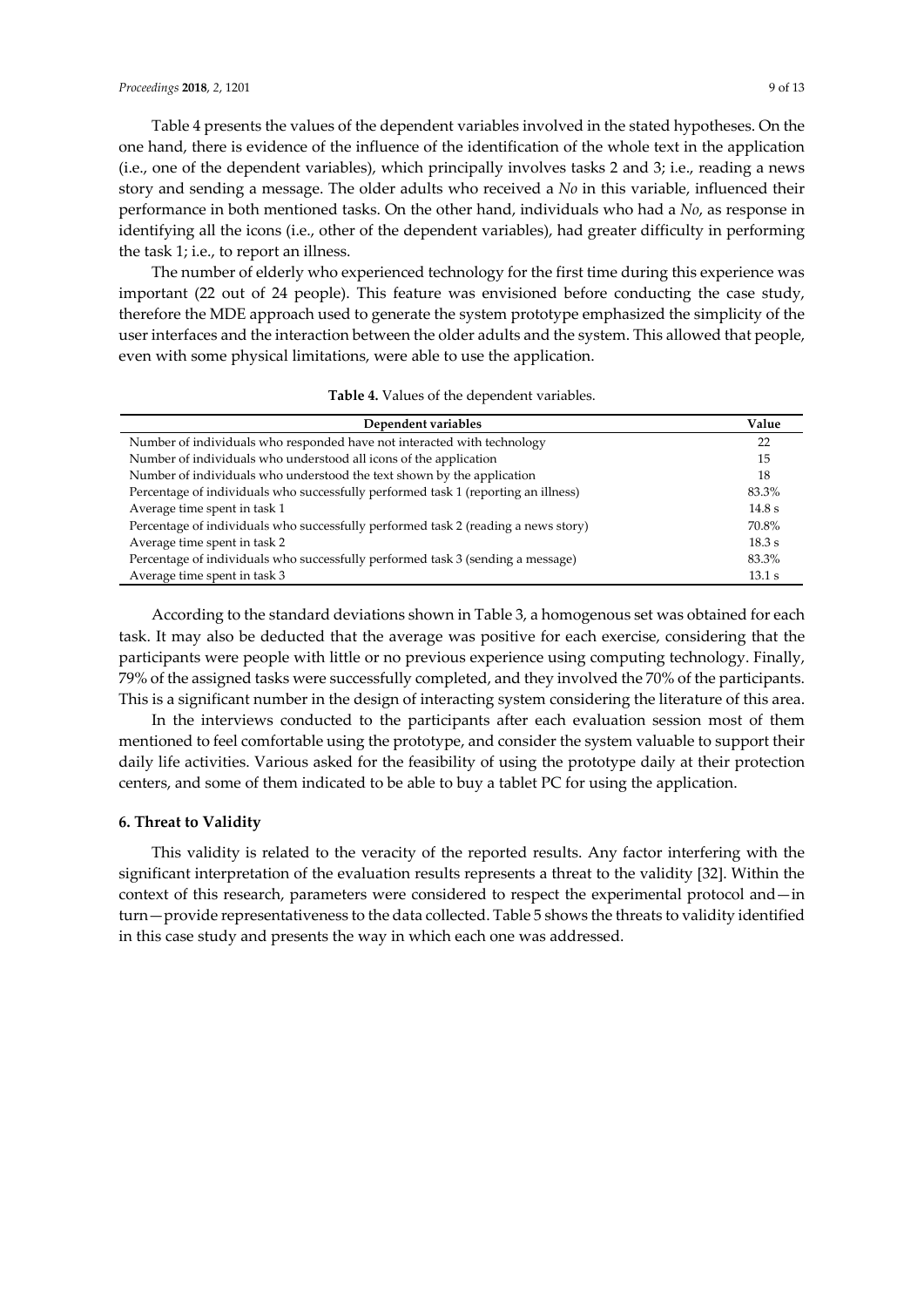| Categ.     | Threat                                                             | How Was the Empirical Validation Addressed?                                                                                                                                                                                                                                                                                                                                                                                                |
|------------|--------------------------------------------------------------------|--------------------------------------------------------------------------------------------------------------------------------------------------------------------------------------------------------------------------------------------------------------------------------------------------------------------------------------------------------------------------------------------------------------------------------------------|
|            |                                                                    | The importance of the results is critical due to the need to demonstrate the stated                                                                                                                                                                                                                                                                                                                                                        |
|            | Low statistical power                                              | hypothesis system. Statistical evidence was respected by following strict<br>protocols to apply the analysis of the results, seeking relations, conclusions,<br>attributes, and dependence of data.                                                                                                                                                                                                                                        |
|            | Assumptions violated<br>by statistical tests                       | Statistical assumptions were kept in the hypothesis test, carrying out a binomial<br>distribution.                                                                                                                                                                                                                                                                                                                                         |
| Conclusion | Error rate                                                         | The significance value was established from a review of the literature on regular<br>configurations for experiments similar to the one reported in this paper $(0.05)$ .<br>This represents 95% of certainty that the association we are studying is not<br>random.                                                                                                                                                                        |
|            | Reliability<br>the<br>οf<br>measurements                           | The values assumed by the observed variables were established by a tracking<br>system that run in background during the experiments and that recorded a<br>detailed log file for each participant. A cross-checking process with the observer<br>participating in each session, and also with the information stored in the log file,<br>was done after the experiment to determine the reliability of the main results.                   |
|            | Random irrelevance in<br>experimental fit                          | No elements arose outside the experimental environment in the sessions of this<br>experiment.                                                                                                                                                                                                                                                                                                                                              |
|            | Random heterogeneity<br>of assignments                             | To guarantee participant heterogeneity in this evaluation process, the study<br>involved a sample of adults from four social protection centers. The inclusion of<br>these people was decided after applying them a standard physical and mental<br>disability test proposed by the Red Cross [31].                                                                                                                                        |
| Internal   | History                                                            | Participants worked only once in the experiment, therefore, there was no<br>influence related to the history. Moreover, no effects were reported due to the<br>execution of the validation at different time periods.                                                                                                                                                                                                                      |
|            | Maturation                                                         | Due to considerations of environment, participants profile, and selection criteria,<br>we selected the samples that changed in similar manner during the experiment.                                                                                                                                                                                                                                                                       |
|            | Instrumentation                                                    | A stable and reliable prototype was developed through conceptual models. The<br>system was adequate for the hypotheses validation and avoided us shortcomings<br>with the users during the evaluation process.                                                                                                                                                                                                                             |
|            | Statistical regression                                             | Participants were selected based on the results of an evaluation where a regular<br>instrument proposed by the Red Cross was used. No additional classification<br>tasks were applied to the participants.                                                                                                                                                                                                                                 |
|            | Selection                                                          | Equivalent groups were required, considering the inclusion criteria reported in<br>Section 4.3.                                                                                                                                                                                                                                                                                                                                            |
|            | Mortality                                                          | Participants were free to abandon the experiment at any moment. However, this<br>never happened during the experiment.                                                                                                                                                                                                                                                                                                                     |
|            | Inadequate<br>preoperational<br>explanation<br>οf<br>constructions | To avoid lack of clarity in both the assigned tasks to the users and the<br>functionalities of the prototype, personalized training was conducted with each<br>elderly adult before the experiment.                                                                                                                                                                                                                                        |
|            | Mono-method<br>partiality                                          | Multiple complementary measures were used to assess the autonomous capacity<br>of older adults to use the prototype. Several observations resulting from the<br>participants suggested subjective interpretation, and they were measured<br>according to the theoretical expectation of the researchers.                                                                                                                                   |
| Construct  | Guessing hypothesis                                                | The experiment suffers from this threat, which was reduced by not discussing<br>about the research questions.                                                                                                                                                                                                                                                                                                                              |
|            | Restricted<br>generalizability<br>through constructions            | Considering the simplicity of the evaluation scenario, experimental results have<br>high probability to be generalizable to other scenarios with similar characteristics.                                                                                                                                                                                                                                                                  |
|            | Experimenter<br>expectations                                       | The researchers had expectations on the possible applicability and use of<br>prototypes generated using the MDE approach. However, any attempt to<br>influence the opinions or behavior of the participants was avoided.                                                                                                                                                                                                                   |
| External   | Interaction of selection<br>and treatment                          | The sample of participants chosen for the experiment was objectively selected<br>using a clear inclusion criteria. Moreover, the size of the sample seems to be large<br>enough to determine suitability of the system for older adults with characteristics<br>similar to the participants (i.e., farmers and elderlies living in rural areas). The<br>population characteristics showed no signs of a possible influence on the results. |
|            | Interaction<br>the<br>of<br>environment<br>and<br>treatment        | Researchers were especially careful in using an adequate and representative<br>language to instruct the participants about how to use the prototype. No direct<br>explanations were given to the users to help them perform the assigned tasks.                                                                                                                                                                                            |

**Table 5.** Analysis of threats to the validity of the experiment.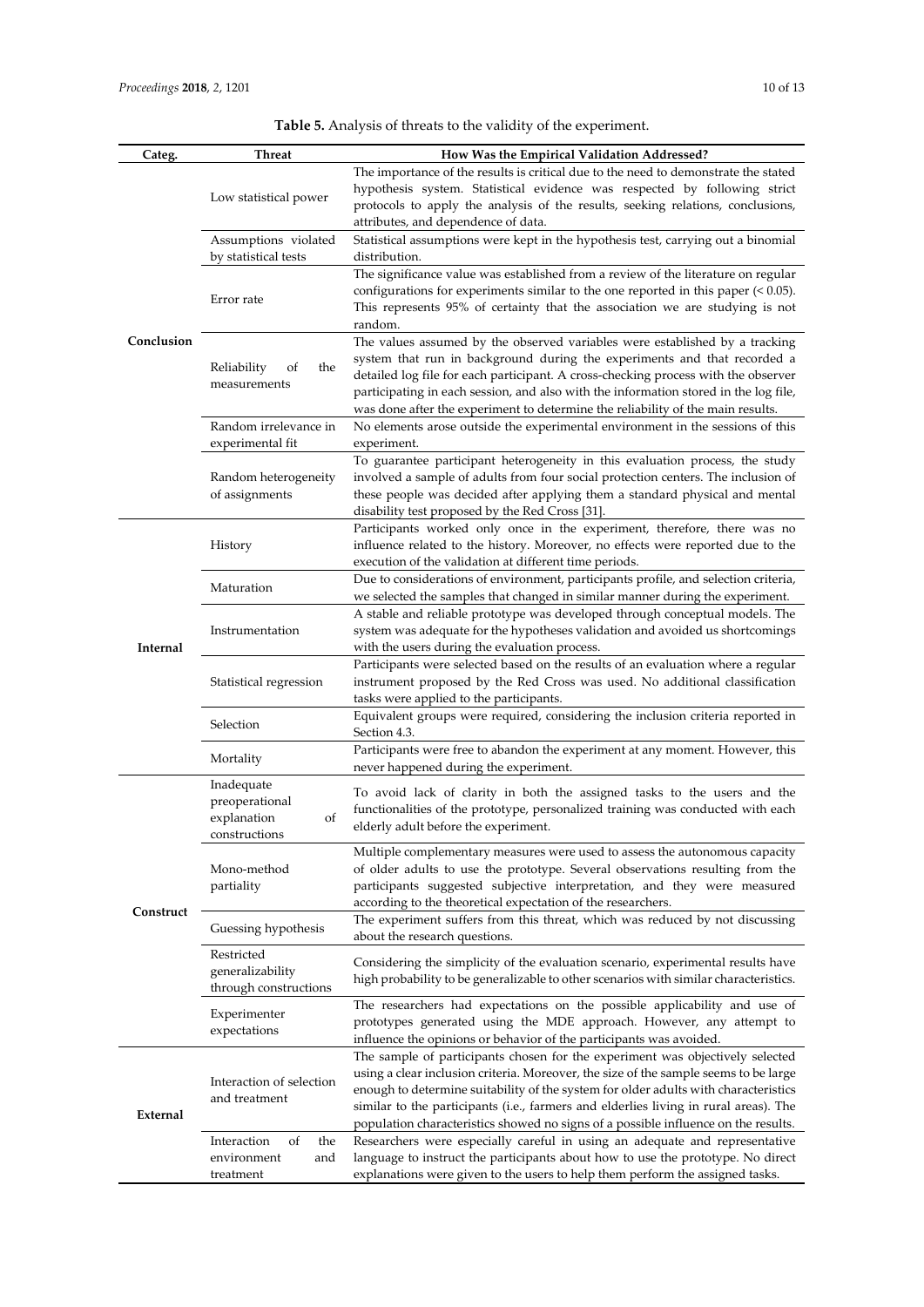## **7. Conclusions and Future Work**

This research work explored the feasibility to use a model-driven engineering approach to generate software systems that can be suitable for older adults, at least in terms of usability. This proposal tries to deal with the ad hoc design of these applications that today depends mainly on the capabilities of the system designers [7,8] and follows an artistic instead of a systematic process [9].

In order to do that, a telecare system for older adults was automatically generated using a MDE approach. The usability of the system was evaluated into fours protection centers for elderly people of Quindío area, in Colombia. In such an experience participated 24 older adults, selected after applying them a standard instrument to assess their physical and mental disability.

As a result of the hypotheses evaluation process, most participants (70%) shown to be able to complete the assigned task using the system prototype. Moreover, they understood how to access to the services provided by the system through the user interface and how to navigate these interfaces. The strategy proposed by the MDE approach to implement the interaction between the user and the system also shown to be suitable for the elderly allowing the latter to use autonomously the telecare application.

On the other hand, the use of models with relevant properties for older adults during the prototyping stage, evidenced an important benefit in terms of central artifacts for design decisionmaking and code generation activities. It also allows the reuse of the design knowledge encapsulated in those models, easing the development of other applications for the same target population. The user-centered methodology, used to create the models that then allowed obtaining the prototype, affected positively the suitability of the resulting system.

The next step in this research initiative is to develop new software systems for older adults, but to support activities in other application domains; e.g., entertainment or promotion of healthy life. The evaluation results of the new systems will allow us to determine, with more evidence, the feasibility of using MDE approaches to develop suitable software systems for older adults.

**Acknowledgments:** This work has been supported by the University of Quindío (Colombia) through the Research Project 838 - Aplicación de principios derivados del diseño de sistemas interactivos, diseño centrado en el usuario, e ingeniería basada en modelos (MBUID) en el diseño, desarrollo y validación de soluciones software, al cuidado y asistencia remota (Telecare) en contextos rurales del departamento del Quindío - funded by the Vice-chancellor's Research Office (grant 2017-01). The research work conducted by Sergio F. Ochoa has been partially supported by the grant Fondecyt Enlace 2018, VID, University of Chile.

## **References**

- 1. World Health Organization. *World Health Statistics*; World Health Organization: Geneva, Switzerland, 2016.
- 2. Villarreal, V.; Hervás, R.; Bravo, J.; A Systematic Review for Mobile Monitoring Solutions in M-Health. *J. Med. Syst.* **2016**, *40*, 199:1–199:12.
- 3. Giraldo, F.D.; Montes, S.G.; Olarte, Y.P.; An Android Telecare Prototype for a Low-SES Seniors Living Facility: A Case Study, in Ambient Assisted Living. In Proceedings of the ICT-based Solutions in Real Life Situations: 7th International Work-Conference, IWAAL 2015, Puerto Varas, Chile, 1–4 December 2015; p. 3– 8.
- 4. Gutierrez, F.J.; Muñoz, D.; Ochoa, S.F.; Tapia, J.M. Assembling mass-market technology for the sake of wellbeing: A case study on the adoption of ambient intelligent systems by older adults living at home. *J Ambient Intell. Hum. Comput.* **2017**. doi:10.1007/s12652-017-0591-4.
- 5. Johnson, E.; Hervás, R.; Gutiérrez López de la Franca, C.; Mondéjar, T.; Ochoa, S.F.; Favela, J. Assessing empathy and managing emotions through interactions with an affective avatar. *Health Informatics Journal 2018, 24, 182–193.*
- *6.* Schreurs, K.; Quan-Haase, A.; Martin, K. Problematizing the digital literacy paradox in the context of older adults' ICT use: Aging, media discourse, and self-determination. *Can. J. Commun.* **2017**, *42, 359-377.*
- 7. de Barros, A.C.; Rêgo, S.; Antunes, J.; Aspects of Human-Centred Design in HCI with Older Adults: Experiences from the Field. In *Human-Centered Software Engineering (HCSE'14)*; LNCS 8742; Sauer, S., Bogdan, C., Forbrig, P., Bernhaupt, R., Winckler, M., Eds.; Springer: Berlin/Heidelberg, Germany, 2014.
- 8. Nurgalieva, L.; Jara-Laconich, J.J.; Báez, M.; Casati, F.; Marchese, M.; Designing for older adults: Review of touchscreen design guidelines. *arXiv* **2017**. arXiv:1703.06317.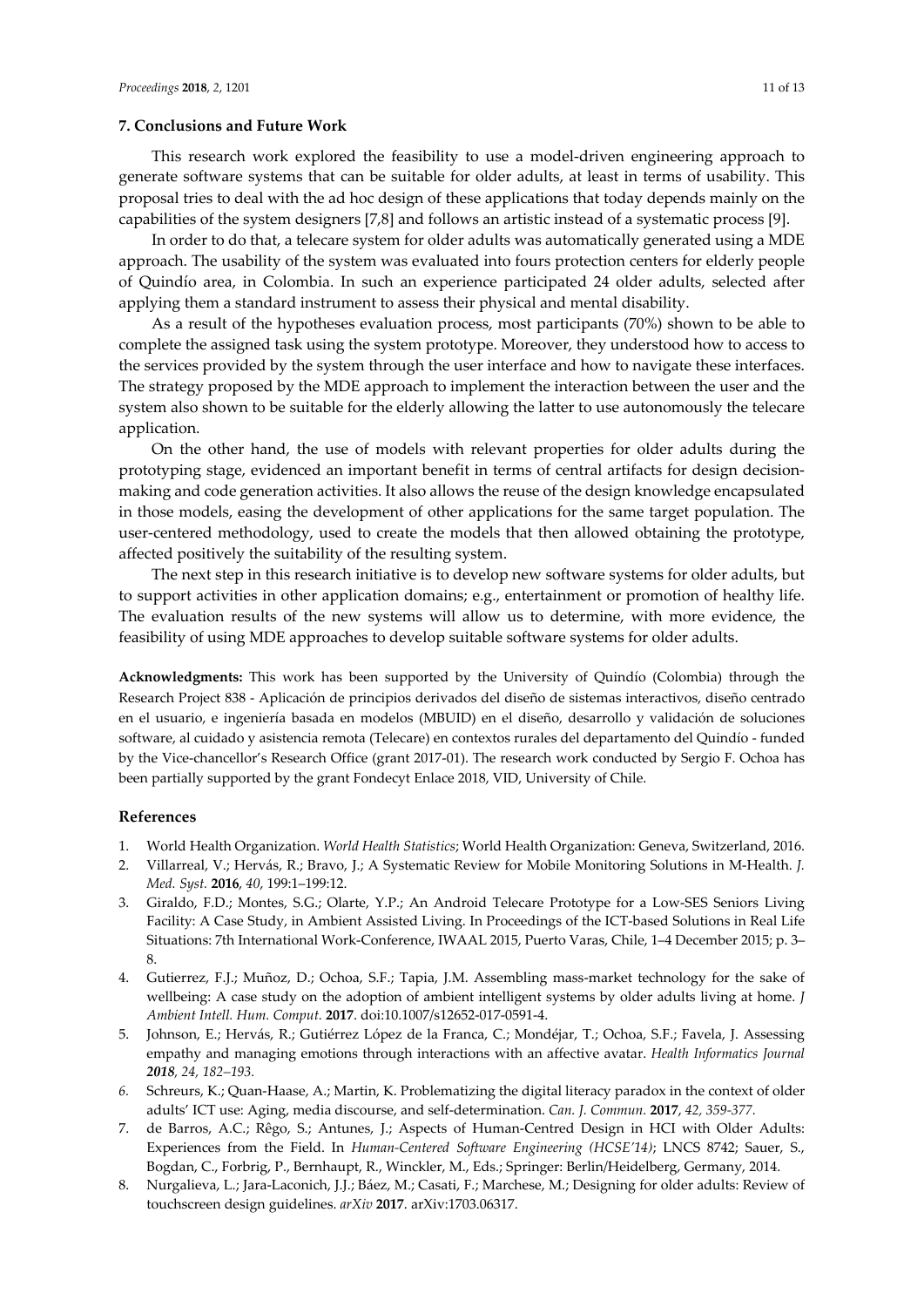- 9. Leitch, S.; Warren, M.J. ETHICS: The past, present and future of socio-technical systems design*.* In *History of Computing. Learning from the past*; Springer: Berlin/Heidelberg, Germany, 2010; pp. 189–197.
- 10. Bézivin, J. Model Driven Engineering: An Emerging Technical Space. In *Generative and Transformational Techniques in Software Engineering: International Summer School*; LNCS 4143; Springer: Berlin/Heidelberg, Germany, 2006; pp. 36–64.
- 11. Silvestre, L. A domain specific language to support the definition of transformation rules for software process tailoring. Ph.D. Thesis, University of Chile, Santiago, Chile, 2018.
- 12. Mohagheghi, P.; Gilani, W.; Stefanescu, A.; Fernandez, M.A.; Nordmoen, B.; Fritzsche, M. Where does model-driven engineering help? Experiences from three industrial cases. *Softw. Syst. Model*. **2013**, *12*, 619– 639.
- 13. Maier, C.; Laumer, S.; Eckhardt, A.; Technology Adoption by Elderly People—An Empirical Analysis of Adopters and Non-Adopters of Social Networking Sites. In *Theory-Guided Modeling and Empiricism in Information Systems Research*; Physica-Verlag HD: Heidelberg, Germany, 2011. p. 85–110.
- 14. Plattfaut, B.N.A.R. The MATH of Internet Adoption: Comparing Different Age-Groups. In Proceedings of the Wirtschaftsinformatik Proceedings 2011, Zürich, Switzerland, 16–18 February 2011; p. 922–930.
- 15. Häikiö, J.; Wallin, A.; Isomursu, M.; Ailisto, H.; Matinmikko, T.; Huomo, T. Touch-based user interface for elderly users. In Proceedings of the 9th international conference on Human computer interaction with mobile devices and services. Singapore, 11–14 September 2007; p. 289–296.
- 16. Hawthorn, D. Designing Effective Interfaces for Older Users. Ph.D. Thesis, The University of Waikato, Hamilton, New Zealand, 2006.
- 17. Whittle, J.; Hutchinson, J.; Rouncefield, M. The State of Practice in Model-Driven Engineering. *IEEE Softw.*  **2014**, *31*, 79–85.
- 18. Allegre, W.; Burger, T.; Berruet, P. Model-Driven Flow for Assistive Home Automation System Design. In Proceedings of the 18th World Congress The International Federation of Automatic Control, Milano, Italy, 28 August–2 September 2011; pp. 6466–6471.
- 19. Allegre W.; Burger T.; Berruet P.; Antoine J.Y. A Non-intrusive Monitoring System for Ambient Assisted Living Service Delivery. In *Impact Analysis of Solutions for Chronic Disease Prevention and Management. ICOST'12*; LNCS 7251; Donnelly, M., Paggetti, C., Nugent, C., Mokhtari, M., Eds.; Springer: Berlin/Heidelberg, Germany, 2012.
- 20. Parisa, R.; Mihailidis, A. A Survey on Ambient-Assisted Living Tools for Older. IEEE Journals & Magazine. *IEEE J. Biomed. Health Inform*. **2013**, *17*, 579–590.
- 21. Koshima A.A.; Englebert V.; Amani M.; Debieche A.; Wakjira A. A Model-Driven Engineering Approach for the Well-Being of Ageing People. In *Advances in Conceptual Modeling*; LNCS 9975; Link, S., Trujillo, J., Eds.; Springer: Berlin/Heidelberg, Germany, 2016.
- 22. Mahmud, N.; Vogt, J.; Luyten, K.; Slegers, K.; Van den Bergh, J.; Coninx, K. Dazed and Confused Considered Normal: An Approach to Create Interactive Systems for People with Dementia. In *Proc. of the Human-Centred Software Engineering (HCSE'10)*; LNCS 6409; Springer: Berlin/Heidelberg, Germany, 2010.
- 23. Hirschheim, R.; Klein, H.; Lyytinen, K. *Information Systems Development and Data Modeling: Conceptual and Philosophical Foundations*; Cambridge University Press: Cambridge, UK, 1995.
- 24. de Angeli, A.; Bordin, S.; Blanco, M.; Infrastructuring participatory development in information technology. In *Proceedings of the 13th Participatory Design Conference: Research Papers-Volume 1*; ACM: New York, NY, USA, 2014; pp. 11–20.
- 25. Pekkola, S.; Kaarilahti, N.; Pohjola, P. Towards formalized end-user participation in information systems development process: Bridging the gap between participatory design and ISD methodologies. In *Proceedings of the 9th Conference on Participatory Design: Expanding Boundaries in Design*; ACM: New York, NY, USA, 2006; Volume 1, pp. 21–30.
- 26. Kensing, F.; Blomberg, J.; Participatory design: Issues and concerns. *Comput. Support. Coop. Work J.* **1998**, *7*, 167–185.
- 27. Bratteteig, T.; Wagner, I. Unpacking the notion of participation in Participatory Design. *Comput. Support. Coop. Work* **2016**, *25*, 425–475.
- 28. Midlov, P.; Ekdahl, C.; OlssonMoller, U.; Kristensson, J.; Jakobsson, U. Predictive validity and cut-off scores in four diagnostic tests for falls—A study in frail older people at home. *Phys. Occup. Ther. Geriatr*. **2012**, *30*, 189–201.
- 29. Wohlin, C.; Runeson, P.; Host, M.; Ohlsson, M. C.; Regnell, B.; Wesslen, A. *Planning*; Springer: Berlin/Heidelberg, Germany, 2012; p. 27.
- 30. Saitou, N.; Binomial Distribution A2-Maloy, Stanley. In *Brenner's Encyclopedia of Genetics*, 2nd Ed.; Hughes, K., Ed.; Academic Press: San Diego, CA, USA, 2013; p. 331.